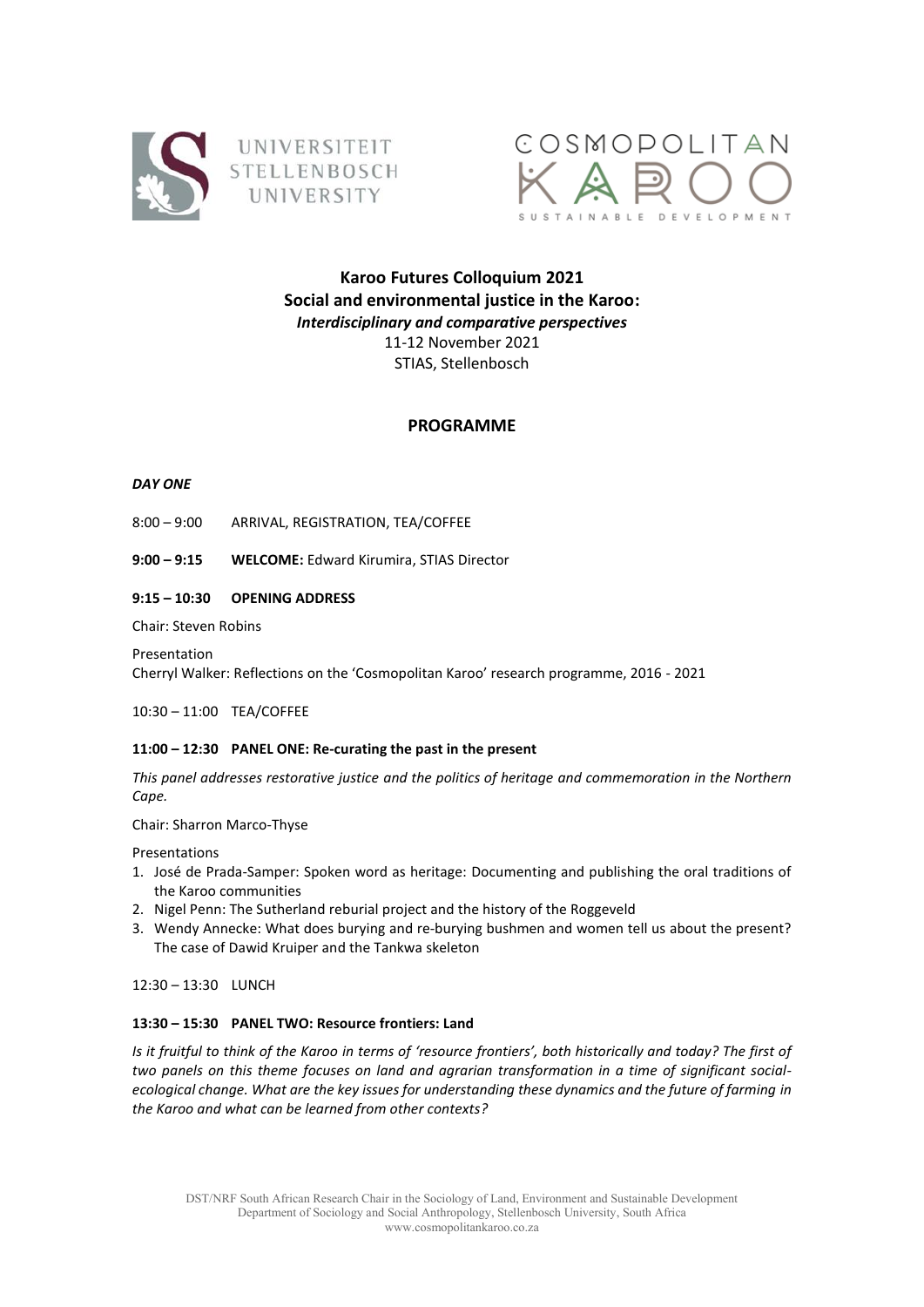#### Chair: Sonwabile Mnwana

Presentations

- 1. Gina Arena: Long-term rainfall patterns and their implications for land-based livelihoods
- 2. Philani Moyo: Ecosystem based adaptation and the quest for climate justice in the Eastern Cape
- 3. Clement Cupido: Requirements for a herding roll-out in the Karoo
- 4. Marja Spierenburg: Game farming and land reform: Comparative perspectives from Kenya

### 15:30 – 16:00 TEA/COFFEE

#### **16:00 – 17:30 PANEL THREE: Dorpscapes: Views from the ground**

*Although often marginalized in academic and political analyses, small towns are where most Karoo residents live and central features of the Karoo landscape. This panel aims to put these 'dorpscapes' at the centre with a range of views on social-ecological challenges and change in small country towns 'from the ground'.*

#### Chair: Basheer Arries

Presentations

- 1. Nyaradzo Dhliwayo: Citizen science and community concerns re shale-gas mining in Cradock
- 2. Rhoda Malgas: Socio-ecological systems in small towns
- 3. Vishwas Satgar: Day zero in small Karoo towns A photographic essay

### **17:30 – 21:00 RECEPTION**

## **18:00 PHOTOGRAPHIC EXHIBITION OPENING**

#### *DAY TWO*

8:00 – 9:00 TEA/COFFEE

#### **9:00 – 10:30 PANEL FOUR: What is the Karoo?**

*This roundtable discussion addresses a simple yet challenging question: what are we talking about when we say 'Karoo'? It provides an opportunity to reflect critically on the scholarship on the Karoo from different disciplinary perspectives. Issues for consideration include which and whose meanings are attached to this term and the implications for knowledge production of how boundaries get drawn.*

Chair: Monene Mogashoa

Panellists

- 1. William Beinart
- 2. Timm Hoffman
- 3. James Merron
- 4. John Parkington

### 10:30 – 11:00 TEA/COFFEE

#### **11:00 – 12:30 PANEL FIVE: Making space: Astronomy in the Karoo and beyond**

*In recent years, astronomy has been consolidated as a major land user in the Karoo. This panel reflects on the dynamics of space- and place- making through astronomy, in the Karoo in the first instance but also in comparative perspective. Possible lenses that could be used include development, belonging and the production of knowledge.*